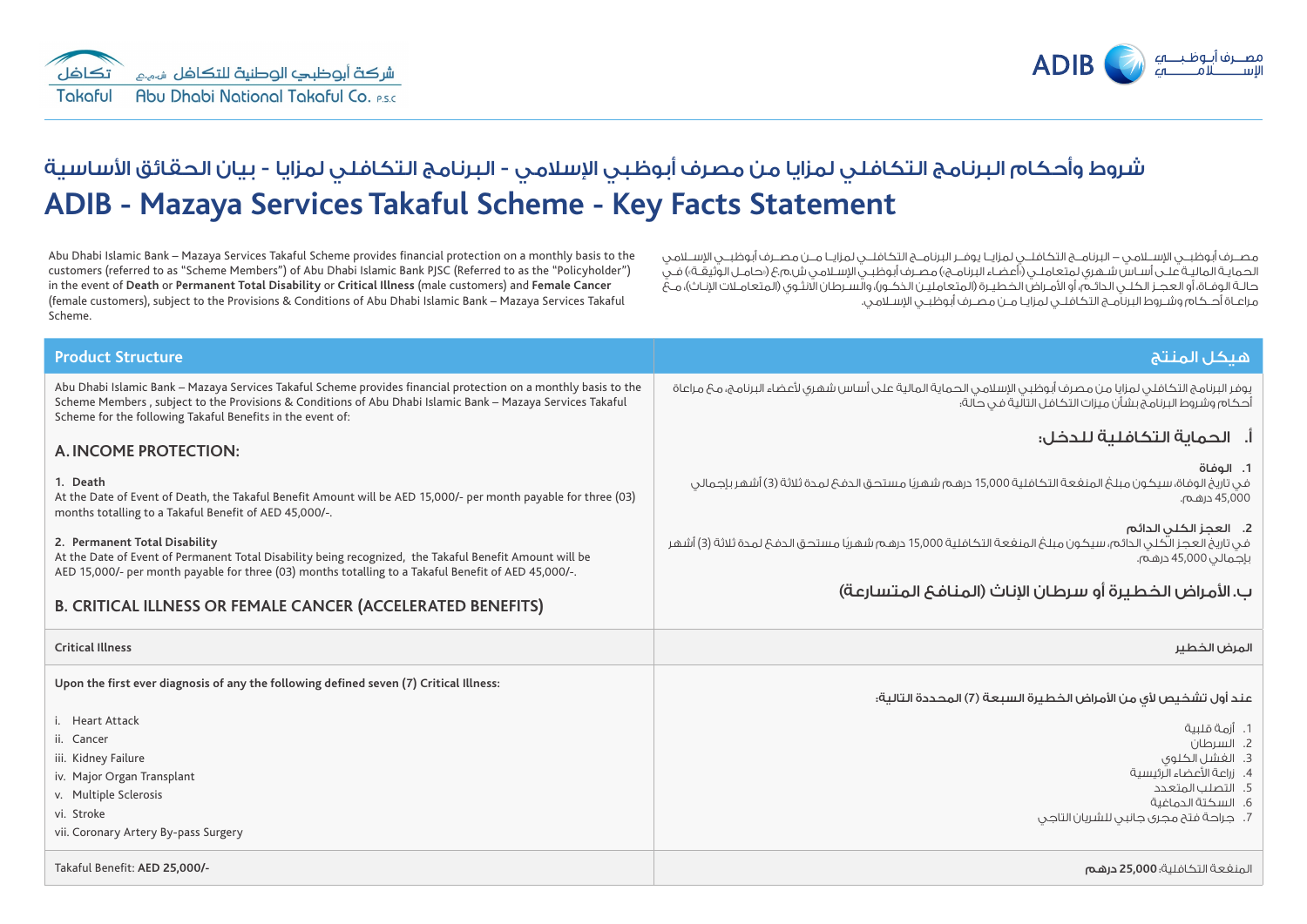



| <b>Female Cancer</b>                                                                                                                                                                                                                                                                                                                                                                                                                                                                                                                                                                                                                                                                                       | سرطان الاناث                                                                                                                                                                                                                                                                                                                                                                                                                                                                                                                                                                                                                                                            |  |  |
|------------------------------------------------------------------------------------------------------------------------------------------------------------------------------------------------------------------------------------------------------------------------------------------------------------------------------------------------------------------------------------------------------------------------------------------------------------------------------------------------------------------------------------------------------------------------------------------------------------------------------------------------------------------------------------------------------------|-------------------------------------------------------------------------------------------------------------------------------------------------------------------------------------------------------------------------------------------------------------------------------------------------------------------------------------------------------------------------------------------------------------------------------------------------------------------------------------------------------------------------------------------------------------------------------------------------------------------------------------------------------------------------|--|--|
| Upon the first ever diagnosis of any of the following defined seven (7) Female Cancer(s):                                                                                                                                                                                                                                                                                                                                                                                                                                                                                                                                                                                                                  | عند أول تشخيص لأى من أنواع السرطان السبعة (7) المحددة التالية؛                                                                                                                                                                                                                                                                                                                                                                                                                                                                                                                                                                                                          |  |  |
| i. Breast<br>ii. Uterus<br>iii. Cervix Uteri<br>iv. Ovary<br>v. Fallopian Tube<br>vi. Vagina<br>vii. Vulva                                                                                                                                                                                                                                                                                                                                                                                                                                                                                                                                                                                                 | 1. الثحي<br>2. الرحم<br>3. عنق الرحم<br>4. المبيض<br>5. قناة فالوب<br>6. المهبل<br>7. الغرج                                                                                                                                                                                                                                                                                                                                                                                                                                                                                                                                                                             |  |  |
| Takaful Benefit: AED 25,000/-                                                                                                                                                                                                                                                                                                                                                                                                                                                                                                                                                                                                                                                                              | المنفعة التكافلية؛ 25,000 درهم                                                                                                                                                                                                                                                                                                                                                                                                                                                                                                                                                                                                                                          |  |  |
| * Takaful Benefits are subject to the Provisions & Conditions. Please refer to the Warning Section for additional details.                                                                                                                                                                                                                                                                                                                                                                                                                                                                                                                                                                                 | « تذضحَ منافحَ التكافل للأحكام والشروط. يرجى الرجوعَ إلى قسـم التحذير لمزيد مـن التفاصيل.                                                                                                                                                                                                                                                                                                                                                                                                                                                                                                                                                                               |  |  |
| <b>Shari'a Structure</b>                                                                                                                                                                                                                                                                                                                                                                                                                                                                                                                                                                                                                                                                                   | الهيكلة الشرعية                                                                                                                                                                                                                                                                                                                                                                                                                                                                                                                                                                                                                                                         |  |  |
| The structure of this Shari'a compliant plan is based on Takaful and solidarity donation among Scheme Members/<br>Certificate Holders who pay their donations to the Tabarru Fund and permit the payment of Takaful Benefits<br>Amounts from the funds available in the Tabarru Fund for the beneficiaries in the covered events subject to the<br>Provisions and Conditions of Takaful Scheme. The Tabarru Fund is managed by Takaful Provider (Salama) who<br>acts as an agent for Scheme Members for an agency fee, and also acts as a Mudarib by investing the available funds<br>in the account of Tabarru Fund under Mudarabah mode for a Mudarib share in the achieved profits of the<br>Mudarabah. | تقــوم هيكلــة هــذه الخطــة المتوافقــة مــع الشــريعة الاســلامية علــى صيغــة  التكافــل والتضامــن بيــن حملــة<br>الوثائــق الذيــن يدفعــون تبرعاتهــم لصنــدوق التكافــل ويســمحون بدفعهــا مــن هــذه األمــوال المتوفــرة فــى<br>صنــدوق التبــرع للمسـتفيدين فــى الحــالات المغطـاة وفقـا لشـروط وأحـكام البرنامــج التكافلــى. وتتـــم إدارة صنــدوق<br>التبــرع مــن قبــل مــزود التكافــل سلامة) بصغتــه وكيــلا عــن ( حملـة الوثائـق مـقابـل أجـرة الوكيـل، كمـا يقـوم مـزود<br>التكافـل )سـلامة(بصغتـه مضاربـا باسـتثمار الامـوال المودعـة فــى حسـاب صنــدوق التبـرع بصيغـة المضاربـة الشــرعية<br>مقابـل حصــة المضــارب مــن الاربــاح المحققــة. |  |  |
| <b>Key Product Features</b>                                                                                                                                                                                                                                                                                                                                                                                                                                                                                                                                                                                                                                                                                | ميزات المنتج الرئيسية                                                                                                                                                                                                                                                                                                                                                                                                                                                                                                                                                                                                                                                   |  |  |
| <b>Eligibility Age:</b><br>Between 21 years and 59 years.                                                                                                                                                                                                                                                                                                                                                                                                                                                                                                                                                                                                                                                  | سن الأهلية؛<br>سن 21 و59 سنة.                                                                                                                                                                                                                                                                                                                                                                                                                                                                                                                                                                                                                                           |  |  |
| <b>Maximum Coverage Age:</b><br>Up to 60 years for Death, Permanent Total Disability, Critical Illness (male customers) and Female Cancer (female<br>customers).                                                                                                                                                                                                                                                                                                                                                                                                                                                                                                                                           | الحد الأقصى لسن التغطية؛<br>حتى 60 عامًا للوفاة، والعجز الكلى الدائم، والأمراض الخطيرة (المتعاملين الذكور) وسرطان الإناث (المتعاملات الإناث).                                                                                                                                                                                                                                                                                                                                                                                                                                                                                                                           |  |  |
| Takaful cover is subject to Customers being actively at work (i.e. not on any sick or medical leave) pursuing<br>fulltime employment by continuously working for the last six (06) months at their Normal Date of Inclusion in<br>Abu Dhabi Islamic Bank - Mazaya Takaful Scheme                                                                                                                                                                                                                                                                                                                                                                                                                           | يخضــع التأميـن التكافلــى للمتعامليـن الذيـن يعملـون (أى ليسـوا فــى أى إجـازة مرضيـة أو طبيـة) فــى وظيفـة بــدوام كامـل<br>من خـلال العمـل المسـتمر لمـدة السـتة (6) أشـهر الماضيـة فـي التأريـخُ العـادي للتضميـن فـي برنامـج مزايـا التكافـل مـن<br>مصرف أبوظبى الإسلامى                                                                                                                                                                                                                                                                                                                                                                                           |  |  |
| <b>Free Cover Limit:</b><br>AED 45,000/- (UAE Dirhams Forty Five Thousand Only).                                                                                                                                                                                                                                                                                                                                                                                                                                                                                                                                                                                                                           | حد التغطية المجانى:<br>.<br>45,000 درهـم (فـقـط خـمسة وأربعـون ألـف درهـم إماراتـي).                                                                                                                                                                                                                                                                                                                                                                                                                                                                                                                                                                                    |  |  |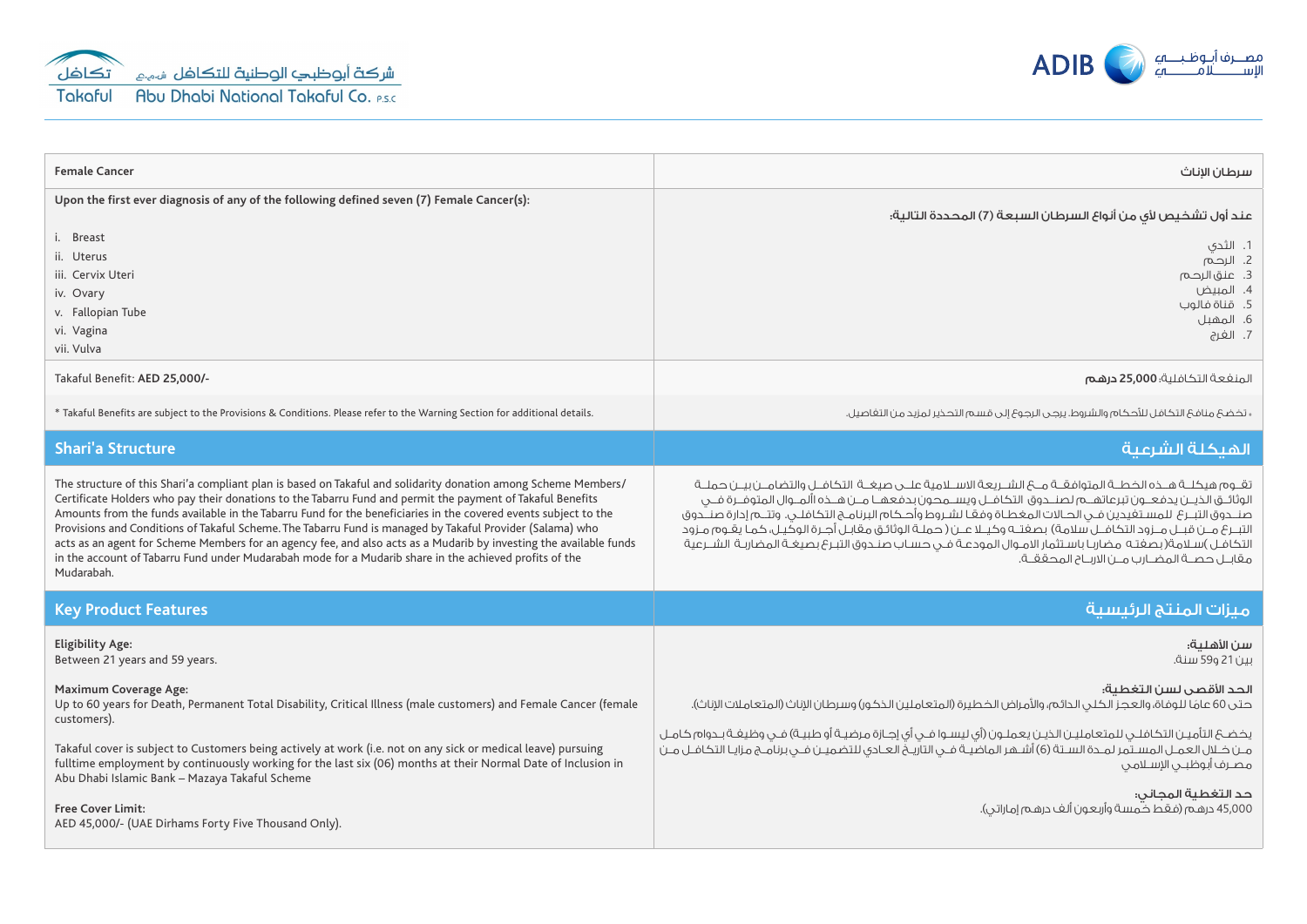



| <b>Free Look Period:</b><br>A Free Look Period of thirty (30) calendar days will be provided to the Scheme Members during which the Takaful<br>Provider will refund the Takaful Contribution Amount paid by the Scheme Member, subject to deducting the<br>medical underwriting cost, if any, in case of early cancellation or early settlement of Scheme Member's finance<br>facility within the free-look period. After the free-look period.<br>Aggregate Maximum Takaful Benefit:<br>The aggregate maximum Takaful Benefit of up to AED 45,000/- (UAE Dirhams Forty Five Thousand Only) will<br>apply to a Scheme Member.<br>Fees & Charges:<br>• Monthly Takaful Contribution Amount AED 13/- Per Scheme Member per month.<br>• ADIB Fee 10% of the collected Monthly Takaful Contribution Amount.<br>• ADNTC Administration Fee 10% of the collected Monthly Takaful Contribution Amount. | فترة الانتظار المسموح يها؛<br>سيتم توفيـر فتـرة الانتظـار المســموع بهـا محتهـا ثلاثـون (30) يومـاً بالتقويــم الميـلادى لأعضـاء البرنامــج، حيـث يقــوم مــزود<br>التكافــل خـلالهــا بــرد مبلـــخ الاشــتراك التكافـلــى الــذى دفعــه عضــو البرنامـــج، مـــح مراعَــاة خصــم تكـلفــة الإقــرار الطبـــى، إن<br>وجــدت، فــى حـالــة الإلغــاء أو التســوية المبكــرة للتمويــل الخــاص بعضــو البرنامــج خــلال فتـرة الانتظـار المســموح بهـا.<br>إحمالي الحد الأقصى للمنفعة التكافلية:<br>يُطبـق الحــد الأقصــى للمنغعــة التكافليـة الإجماليـة الــذى يصــل إلــى 45,000 درهــم (خمسـة وأربعــون ألــف درهــم إماراتــى<br>فقط) علــى عضـو البرنامــج.<br>الرسوم والتكاليف<br>، مبلغ االشتراك التكافلي الشهري 13 َ درهم َ الكل عضو شهريا.<br>،     رسوم المصرف 10 % من مبلغ الاشتراك التكافلي الشهري الذي تم تحصيله.<br>•     رسوم الإعداد لشركة أبوظبى الوطنية للتكافل 10% من مبلغ الاشتراك التكافلى الشهرى الذى تم تحصيله. |  |
|-------------------------------------------------------------------------------------------------------------------------------------------------------------------------------------------------------------------------------------------------------------------------------------------------------------------------------------------------------------------------------------------------------------------------------------------------------------------------------------------------------------------------------------------------------------------------------------------------------------------------------------------------------------------------------------------------------------------------------------------------------------------------------------------------------------------------------------------------------------------------------------------------|-----------------------------------------------------------------------------------------------------------------------------------------------------------------------------------------------------------------------------------------------------------------------------------------------------------------------------------------------------------------------------------------------------------------------------------------------------------------------------------------------------------------------------------------------------------------------------------------------------------------------------------------------------------------------------------------------------------------------------------------------------------------------------------------------------------------------------------------------------------------------------------------------------------------------------------------|--|
| Key Requirements, Limitations and Obligations (Including customer obligations)                                                                                                                                                                                                                                                                                                                                                                                                                                                                                                                                                                                                                                                                                                                                                                                                                  | المتطلبات والقيود والالتزامات الأساسية (بما فيها التزامات المتعامل)                                                                                                                                                                                                                                                                                                                                                                                                                                                                                                                                                                                                                                                                                                                                                                                                                                                                     |  |
| <b>Underwriting Requirements:</b><br>None.                                                                                                                                                                                                                                                                                                                                                                                                                                                                                                                                                                                                                                                                                                                                                                                                                                                      | متطلبات الاكتتاب<br>لا يوجد                                                                                                                                                                                                                                                                                                                                                                                                                                                                                                                                                                                                                                                                                                                                                                                                                                                                                                             |  |
| <b>Exclusions:</b><br>The following list of exclusions will apply where no Takaful Benefit will be payable if Death or Permanent Total<br>Disability Female Cancer or Critical Illness results directly, wholly or partly as a result of or related to:                                                                                                                                                                                                                                                                                                                                                                                                                                                                                                                                                                                                                                         | الاستثناءات:<br>سـيتم تطبيـق قائمـة الاسـتثناءات التاليـة فــي حالـة عــدم اسـتحـقاق أى منفعـة تكافليـة إذا نتجـت عـن الوفـاة أو العجـز<br>الكلــى الدائــم، أو ســرطان الإنــاث، أو المــرض الخــطيــر بشــكـل مباشــر، كَليّـاً أو جـزئيــاً، نتيجــة لمـا يلــى او ارتبــط بــه؛                                                                                                                                                                                                                                                                                                                                                                                                                                                                                                                                                                                                                                                     |  |
| 1. Suicide.                                                                                                                                                                                                                                                                                                                                                                                                                                                                                                                                                                                                                                                                                                                                                                                                                                                                                     | 1. الانتحار.                                                                                                                                                                                                                                                                                                                                                                                                                                                                                                                                                                                                                                                                                                                                                                                                                                                                                                                            |  |
| 2. War, invasion, act of foreign enemies, hostilities or warlike operations (whether war be declared or not), civil<br>war, terrorism, mutiny, civil commotions assuming the proportions of or amounting to a popular uprising,<br>military rising, insurrection, rebellion, military or usurped power or any acts of any person acting on behalf of<br>or in connection with any organization actively directed towards the overthrow by force of any Government<br>or to the influencing of it by terrorism or violence.                                                                                                                                                                                                                                                                                                                                                                      | 2.    الحــرب أو الغــزو أو عمــل الأعــداء الأجانــب أو الأعمــال العـدائيــة أو العمليــات الحــربيـة (ســواء أعلنــت الحــرب أم لا)، أو الحــرب<br>الأهليــة، أو الإرهــاب، أو التصـرد، أو الاضطرابــات المحنيــة الـتــى تتــحــذ أبعـــادًا أو ترقـــى إلــى انتفاضـة شـــعبية، أو انتفاضــة<br>عسكرية، أو تمـرد، أو العَـوة العسـكرية أو المغتصبـة أو أى أفـعـال يقـوم بهـا أى شـخص يتصـرف نيابـة عـن أو فيمـا يتعلـق<br>بـأى منظَمــة موجهــة نحــو الإطاحــة بالقــوة بـأى حكومــة أو للتأثيـر عليهـا بالإرهـاب أو العنــف.                                                                                                                                                                                                                                                                                                                                                                                                     |  |
| 3. Radioactivity and nuclear reactions;                                                                                                                                                                                                                                                                                                                                                                                                                                                                                                                                                                                                                                                                                                                                                                                                                                                         | 3. النشاط الإشعاعي والتغاعلات النووية.                                                                                                                                                                                                                                                                                                                                                                                                                                                                                                                                                                                                                                                                                                                                                                                                                                                                                                  |  |
| 4. Attempted suicide, Judicial sentence or intentional self-inflicted injury / illness whilst sane or insane;                                                                                                                                                                                                                                                                                                                                                                                                                                                                                                                                                                                                                                                                                                                                                                                   | 4.    محاولة الانتحار أو الحكم القضائى أو الإصابة / المرض المتعمد سواء كان عاقلًا أو مجنونًا.                                                                                                                                                                                                                                                                                                                                                                                                                                                                                                                                                                                                                                                                                                                                                                                                                                           |  |
| 5. Mental and nervous disorders.                                                                                                                                                                                                                                                                                                                                                                                                                                                                                                                                                                                                                                                                                                                                                                                                                                                                | 5. الاضطرابات النغسية والعصبية.                                                                                                                                                                                                                                                                                                                                                                                                                                                                                                                                                                                                                                                                                                                                                                                                                                                                                                         |  |
| 6. Drug or alcohol abuse.                                                                                                                                                                                                                                                                                                                                                                                                                                                                                                                                                                                                                                                                                                                                                                                                                                                                       | 6. تعاطى المخدرات أو الكحول.                                                                                                                                                                                                                                                                                                                                                                                                                                                                                                                                                                                                                                                                                                                                                                                                                                                                                                            |  |
| 7. Claims intimated during the Waiting Period;                                                                                                                                                                                                                                                                                                                                                                                                                                                                                                                                                                                                                                                                                                                                                                                                                                                  | 7. المطالبات المبلغ عنها خلال فترة الانتظار.                                                                                                                                                                                                                                                                                                                                                                                                                                                                                                                                                                                                                                                                                                                                                                                                                                                                                            |  |
| 8. Pre-existing Conditions for the first 06 months for Death from Normal Date of Inclusion;                                                                                                                                                                                                                                                                                                                                                                                                                                                                                                                                                                                                                                                                                                                                                                                                     | 8.    الحالات الموجودة مسبقًا لأول ستة أشهر للوفاة من التاريخ الطبيعى للإدراج؛                                                                                                                                                                                                                                                                                                                                                                                                                                                                                                                                                                                                                                                                                                                                                                                                                                                          |  |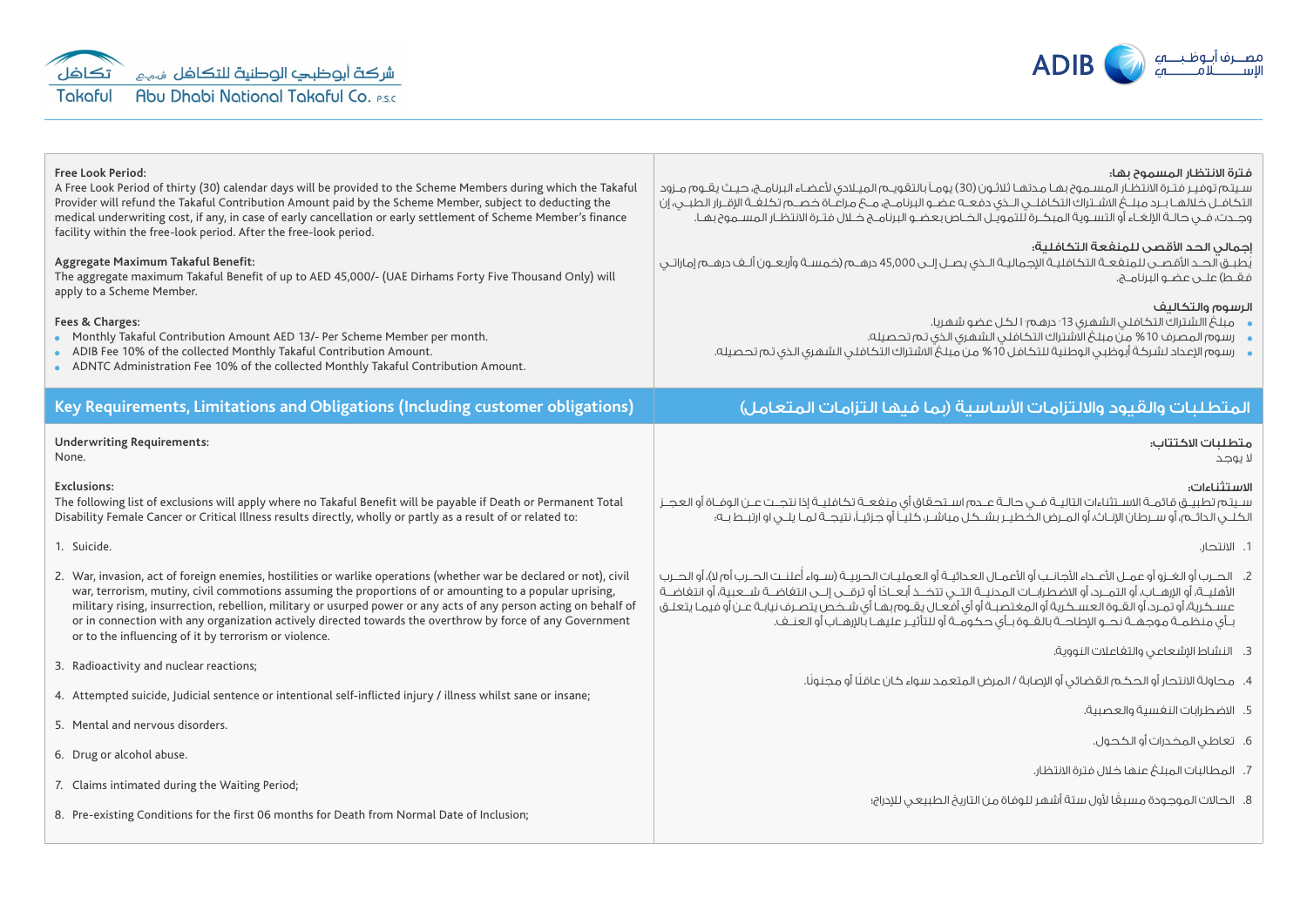

| 9. Pre-existing Conditions for the first 12 months for Permanent Total Disability from Normal Date of Inclusion;                                                                                                                                                                                        | 9. الحالات الموجودة مسبقاً لأول 12 شهرًا للإعاقة الكاملة الدائمة من التاريخ الطبيعي للإدراج؛                                                                                                                                     |  |  |  |
|---------------------------------------------------------------------------------------------------------------------------------------------------------------------------------------------------------------------------------------------------------------------------------------------------------|----------------------------------------------------------------------------------------------------------------------------------------------------------------------------------------------------------------------------------|--|--|--|
| 10. Pre-existing Conditions for Female Cancer or Critical Illnesses from Normal Date of Inclusion;                                                                                                                                                                                                      | 10. الحالات الموجودة مسبقاً لسرطان الإناث أو الأمراض الخطيرة من التاريخ الطبيعى للإدراج؛                                                                                                                                         |  |  |  |
| 11. Criminal acts;                                                                                                                                                                                                                                                                                      | 11. الأعمال الإجرامية.                                                                                                                                                                                                           |  |  |  |
| 12. Aviation, gliding or any form of aerial flight other than as a fare paying passenger of a recognized airline or<br>charter service;                                                                                                                                                                 | 12. الطيــران أو الطيــران الشــراعـي أو أي شــكـل مــن أشــكال الرحــلات الجـويــة بخــلاف مســافر يدفــ6 أجــرة لشــركة طيــران أو<br>خدمــة مســتأجرة معتــرف بهـا؛                                                           |  |  |  |
| 13. Participation in or training for any dangerous or hazardous sport or pastime or competition or riding or driving<br>in any form of race or competition;                                                                                                                                             | 13. المشـاركة أو التدريـب علـى أي رياضـة خطـرة أو هوايـة أو منافسـة أو الركـوب أو القيـادة فـي أي شـكل مـن أشـكال السـباق<br>أو المنافسة؛                                                                                        |  |  |  |
| 14. Disease(s) or infection(s) occasioned or contributed to by HIV infection, AIDS or an AIDS related condition;                                                                                                                                                                                        | 14. المـرض أو العـدوى التـى يسـببها أو سـاهـم فـى الإصابـة بهـا فيـروس نقـص المناعـة البشـرية أو الإيـدز أو حالـة مرتبطـة<br>بالإيــدز؛                                                                                          |  |  |  |
| 15. Living outside of the UAE for more than thirteen (13) consecutive weeks in any Policy Year;                                                                                                                                                                                                         |                                                                                                                                                                                                                                  |  |  |  |
| 16. Failure to seek or follow medical advice;                                                                                                                                                                                                                                                           | 15. العيش خـارج دولـة الإمـارات العربيـة المتحــدة لأكثـر مـن ثلاثـة عشـر (13) اسـبوعاً متتاليـاً فــى أى سـنـة مـن سـنوات وثيقـة<br>التآميــن؛                                                                                  |  |  |  |
| 17. Claims intimated after one hundred eighty (180) calendar days from the Date of Event giving rise to the claim.                                                                                                                                                                                      | 16. عدم التماس المشورة الطبية أو اتباعها؛                                                                                                                                                                                        |  |  |  |
| If the Takaful Provider alleges that by reason of any of these Exclusions any loss is not covered by this Policy, the<br>burden of proving the contrary shall be upon the Policyholder thus discharging the Takaful Provider from any<br>liability whatsoever.                                          | 17. المطالبات التي تم اللإلاغ عنها بعد مئة وثمانين (180) يومًا تقويميًا من تاريخ الحدث الذي أدى إلى نشوء المطالبة.                                                                                                               |  |  |  |
|                                                                                                                                                                                                                                                                                                         | إذا ادعــى مـزود التكافــل أنــه بسـبـب أي مــن هــذه الاسـتثناءات لا تغطــي هــذه الوثيقــة أي خســارة، فــإن عــبء إثبـات العكــس<br>يقــع علــى عاتـق حامــل الوثيقــة وبالتالــي تبــرأ ذمــة مــزود التكافــل مــن أي مســؤ |  |  |  |
| <b>Key Disclosures</b>                                                                                                                                                                                                                                                                                  | الإفصاحات الرئيسية                                                                                                                                                                                                               |  |  |  |
| • Takaful Provider's Provisions & Terms shall govern the Abu Dhabi Islamic Bank - Mazaya Services Takaful<br>Scheme.<br>ADIB and Takaful Provider reserves the right to change its product terms and conditions, consumers will<br>receive a notification 60 days before these changes are implemented. | ●    يحتفـظ مصـرف أبوظبــى الإســلامـى ومــزود خـدمــات التكافــل بالحــق فــى تغييـر شــروط وأحــكام منتجاتهمـا، ويتلقــى<br>المتعاملـون إخطـارًا قبـل 60 يومًـا مـن تنغيـذ هـذه التغييـرات.                                    |  |  |  |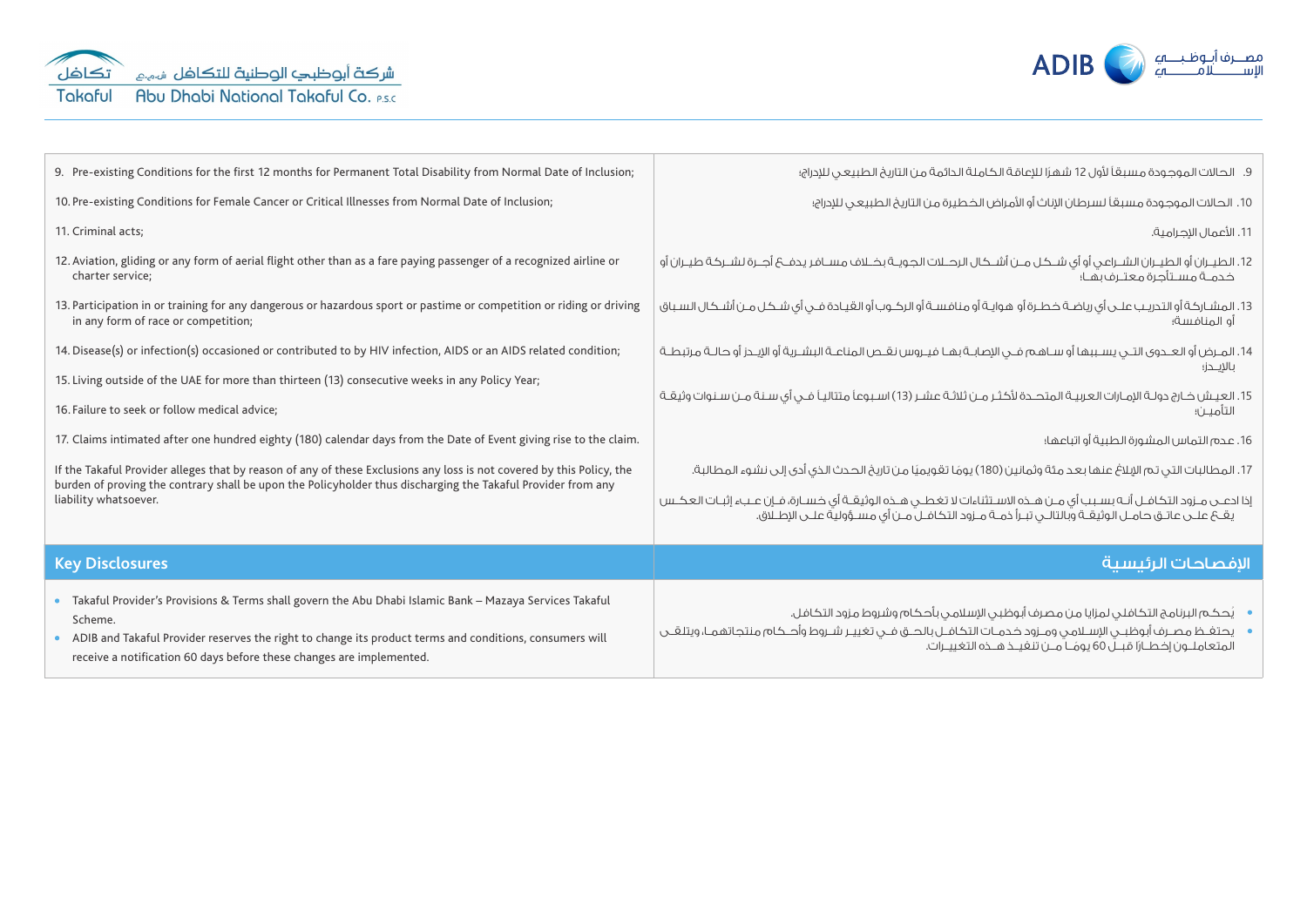

**Important Warnings Related to Abu Dhabi Islamic Bank** – **Mazaya Services Takaful Scheme:**

- **Takaful Benefit is claimable only once per Scheme Member**'**s life.**
- **Once 100% of Takaful Benefit is paid out, the individual coverage will be automatically terminated.**
- **Death and Permanent Total Disability Takaful Benefit shall be reduced by the amount paid for Critical Illness and Female Cancer benefit paid.**
- **Pre-Existing Conditions are excluded for the first 06 months from Normal Date of Inclusion for Death, for the first 12 months from Normal Date of Inclusion for Permanent Total Disability and they are totally excluded for Critical Illness and Female Cancer.**
- **Waiting Period: Ninety (90) calendar days for Critical Illness and Female Cancer.**
- **Survival Period: Thirty (30) calendar days Critical Illness and Female Cancer.**

#### **Other Important Warnings:**

- **ADIB employees are not authorized to collect cash or cheques in favor of other beneficiaries. ADIB is not liable for any cash payments, cheques or wire transfers authorized by consumer to third parties or ADIB employees.**
- **Takaful cover is provided on a monthly basis and the Takaful Contribution Amount is payable in advance at the time of enrolling in the Takaful Scheme.**
- **Takaful cover shall automatically cease in case of non-payment of monthly Takaful Contribution Amounts after they have become due.**
- **In the event a Scheme Member opts-out of the scheme, there will be no refund of Takaful Contribution Amount.**

# التحذيرات **Warnings**

تحذيرات مهمة تتعلق بالبرنامج التكافلي لمزايا من مصرف أبوظبي اإلسالمي:

- ال يمكن المطالبة بمنافع التكافل إال مرة واحدة لكل عضو.
- بمجرد دفع %100 ً من المنفعة التكافلية سيتم إنهاء التغطية الفردية تلقائيا.
- يجب تخفيض المنفعة التكافلية للوفاة والعجز الكلي الدائم بالمبلغ المدفوع لألمراض الخطيرة ومخصصات سرطان اإلناث المدفوعة.
- ُت ً ستثنى الحاالت الموجودة مسبقا لألشهر الستة األولى من التاريخ الفعلي إلدراج الوفاة، ألول 12 ً شهرا من ً التاريخ الفعلي إلدراج اإلعاقة الكلية الدائمة ويتم استبعادها تماما لألمراض الخطيرة وسرطان اإلناث.
	- فترة االنتظار: تسعون )90 ً ( يوما بالتقويم الميالدي لألمراض الخطيرة وسرطان اإلناث.
	- فترة البقاء على قيد الحياة: ثالثون )30 ً ( يوما من األمراض الخطيرة وسرطان اإلناث.

## **تحذيرات أخرى مهمة**:

- ال يحق لموظفي مصرف أبوظبي اإلسالمي استالم أي مبالغ نقدية أو شيكات لصالح المستفيدين. إن مصرف أبوظيي الاسلامي غير مسؤول عن أي مدفوعات نقدية أو شيكات أو تحويلات موافق عليها من قبل المتعامل لصالح أطراف ثالثة أو لموظفي مصرف أبوظبي اإلسالمي.
- ً يتم توفير غطاء التكافل على أساس شهري ويكون مبلغ اشتراك التكافل مستحق الدفع مقدما في وقت التسجيل في برنامج التكافل.
	- ً يتوقف غطاء التأمين التكافلي تلقائيا في حالة عدم دفع مبالغ االشتراكات التكافلية الشهرية بعد استحقاقها.
		- في حالة خروج العضو من البرنامج، لن يكون هناك استرداد لمبلغ اشتراك التكافل.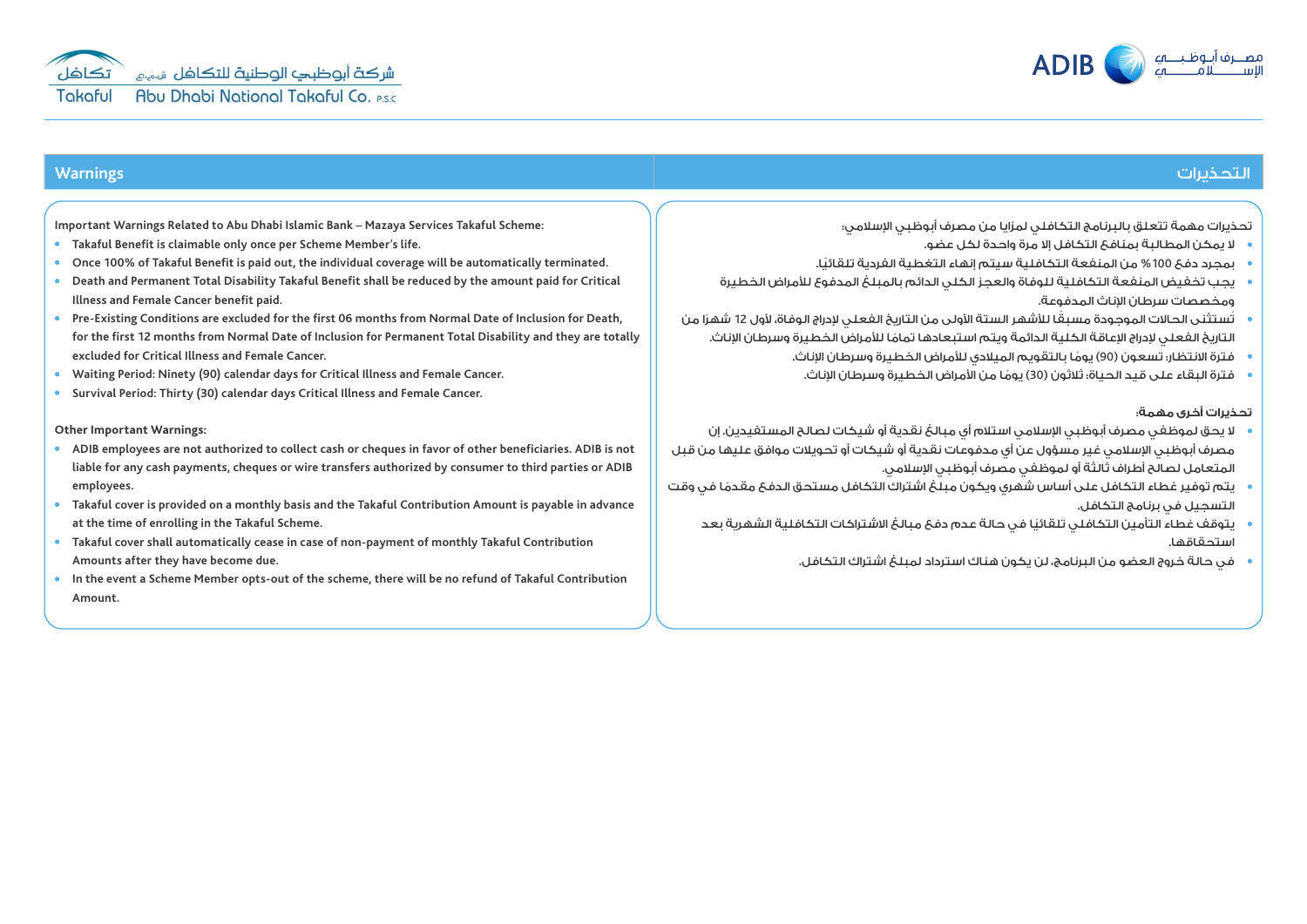

#### المنافع التكافلية:

- الحماية التكافلية للدخل:
- المنافع التكافلية لألمراض الخطيرة أو أمراض السرطان لدى اإلناث

إن جميع المصطلحات الواردة هنا والتي لم يتم تعريفها تفسر وفق المعنى المحدد لها في شروط وأحكام البرنامجالتكافلي لمزايا

- 1. يغهم المتعامل ويقر بأن مبلغ المنفعة التكافلية الذي تدفعه شركة تكافل من خال برنامج تكافل «مزايا )»البرنامج التكافلي لمزايا« ) سيحصل عليه المستفيد أو عضو البرنامج وفق لشروط وأحكام البرنامج التكافلي لمزايا من مصرف أبو ظبي اإلسالمي.
- 2. المتعاملون المؤهلون للتمتع بالبرنامج التكافلي لمزايا هم المتعاملون الأفراد المشتركون في مزايا و تتراوح أعمارهم بين 21 سنة و 59 سنة.
- 3. الحد الأقصى لمبلغ المنفعة التكافلية الاحمالية للبرنامج التكافلي لمزايا لحماية الدخل يساوي 45,000 (خمسة وأربعين ألف فقط) درهم إماراتي، ويبلغ إجمالي مبلغ المنفعة التكافلية للأمراض الخطيرة و/ أو المنفعة التكافلية ألمراض السرطان لدى اإلناث 25,000 )خمسة وعشرين ألف فقط( درهم.
- .4 يرسل إخطار خطي بالمطالبة إلى شركة أبوظبي للتكافل في غضون 365 يوم من تاريخ وقوع أي حدث يقع ضمن نطاق التغطية التأمينية
- 5. الاستثناءات: لن تدفع أي منفعة تكافلية في حالة الوفاة والعجز الكلي الدائم والأمراض الخطيرة وحالات الاصابة بأمراض السرطان لدى اإلناث الناتجة بشكل مباشر أو غير مباشر أو بصورة كلية أو جزئية بسبب أو بما يتعلق بأي من االستثناءات المذكورة في شروط وأحكام البرنامج التكافلي لمزايا«. يمكن االطالع على هذه الحاالت على الموقع **.http://www.adib.ae/en/personal/takaful**
- .6 ال يجوز التنازل عن التغطية التكافلية وأي من منافع البرنامج التكافلي لمزايا المقدمة والمستحقة الدفع بموجب هذه الوثيقة.
	- 7. يشمل المرض الخطير أول تشخيص لأي مما يلي؛ السرطان والإصابة بالسكتة الدماغية والنوبات القلبية وإجراء جراحة القلب المفتوح وزراعة األعضاء والفشل الكلوي واإلصابة بمرض التصلب المتعدد
		- .8 يتوقف التمتع بمنافع التغطية التكافلية عند إلغاء خدمات مزايا.
	- .9 ً لن يكون مصرف أبو ظبي اإلسالمي بأي حال مسؤوال عن حاالت رفض شركة أبوظبي الوطنية للتكافل المطالبات التأمينية، ما لم يكن ذلك بسبب التقصير من جانب المصرف.
- 10. يوكل المتعامل بموجبه مصرف أبو ظبي الإسلامي، عند الاقتضاء، بصرف مبلغ المنفعة التكافلية الفردية بالعملة األجنبية إلى الدرهم اإلماراتي أو من الدرهم اإلماراتي إلى العملة األجنبية في تاريخ دفع المنفعة التكافلية ألي مطالبة

#### األخطار الرئيسية **Risks Key** • For all Scheme Members, this Takaful Scheme shall not cover any claim arising out of medical conditions related to COVID-19, whether diagnosed or undiagnosed at the time of Normal Date of Inclusion, for the first 30 days following the Normal Date of Inclusion. Claims notified after one hundred eighty (180) calendar days from the Date of Event giving rise to the claim. بالنســبة لجميــع أعضــاء البرنامــج، ال يغطــي برنامــج التكافــل هــذا أي مطالبــة ناشــئة عــن الحــاالت الطبيــة المتعلقــة بـــكوفيد19- ســواء تــم تشــخيصه أم ال فــي وقــت التاريــخ الطبيعــي لــإدراج، ألول 30 ً يومــا بعــد التاريــخ الطبيعــي لــإدراج. المطالبات التي تم اإلخطار بها بعد مئة وثمانين )180 ً ( يوم ً ا تقويميا من تاريخ الحدث الذي أدى إلى نشوء المطالبة.

# شروط وأحكام البرنامج التكافلي لمزايا من مصرف أبوظبي اإلسالمي **Conditions and Terms Scheme Takaful Services Mazaya ADIB**

### **Takaful Benefits:**

**•** Income Takaful Protection

Takaful Benefits for Critical Illness Or Female Cancer (Accelerated Benefits)

All capitalized terms that are not defined herein have the meaning given to them in ADIB Mazaya Takaful Scheme Provisions and Conditions

- 1. The Customer understands and agrees that the Takaful Benefit amount paid by ADTNC through Mazaya Takaful Scheme will be given to the Beneficiary or the Scheme Member as per ADIB Mazaya Takaful Scheme Provisions and Conditions.
- 2. The Customer eligible for Takaful cover are the individual customers who subscribed to Mazaya Services and are between the ages of 21 years to 59 years for all the benefits.
- 3. The maximum Total Takaful Benefit Amount for Income Protection Takaful Benefit shall be equal AED 45,000/- (Forty Five Thousand Only) and the Total Takaful Benefit Amount for Critical Illness and/or Female Cancer Takaful Benefit shall be equal AED 25,000/- (Twenty Five Thousand Only).
- 4. Written notice of a claim must be given to ADNTC within 365 days of occurrence of any event covered.
- 5. **Exclusions**: No Takaful Benefit will be payable in the event of Death, Permanent Total Disability, Critical Illness and Female Cancer result directly, indirectly, wholly or partially as a consequence of or related to any of the Exclusions mentioned under ADIB Mazaya Takaful Scheme Provisions and Conditions Available at:

### **http://www.adib.ae/en/personal/takaful.**

- 6. The Takaful cover and the Takaful Benefit(s) provided under this Policy and payable hereunder are not assignable.
- 7. The Critical illness includes the first ever occurrence of any of the following Cancer, Stroke, Heart Attack, Coronary Artery Bypass Surgery, Major Organ Transplant, Kidney Failure and Multiple Sclerosis.
- 8. The Takaful cover would cease upon the cancellation of Mazaya Services.
- 9. ADIB bears no responsibility, whatsoever; in the event, a claim is rejected by ADNTC, unless negligence occurs from the side of ADIB.
- 10. Where applicable, the customer hereby authorizes ADIB to use the prevailing spot exchange rate to convert a non-AED Individual Takaful Benefit Amount to AED and vice-versa, on the date of the payment of Takaful Benefit for any claim.